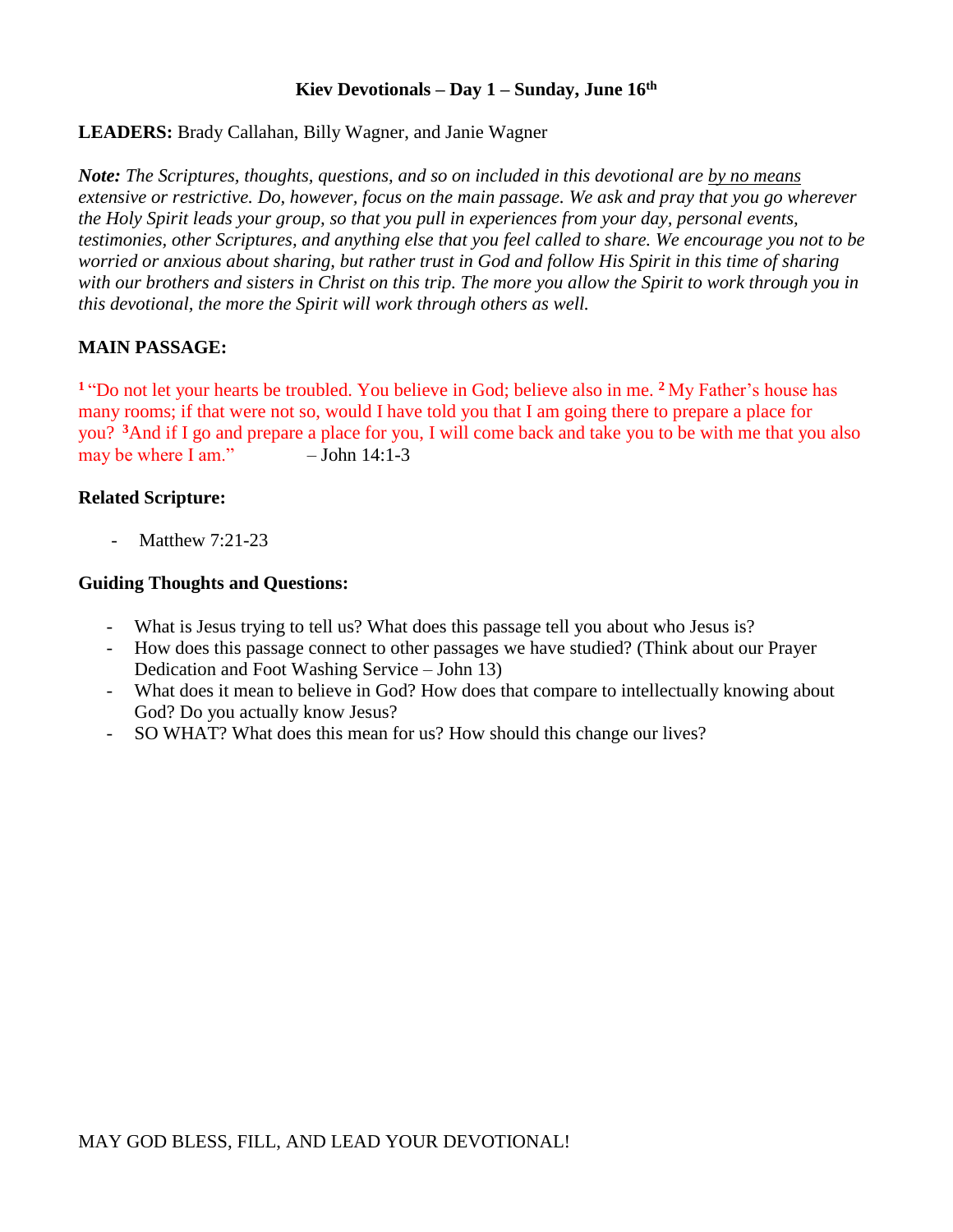### **Kiev Devotionals – Day 2 – Monday, June 17th**

# **LEADERS:** Will Kuenzli, Ray Sperle, and Matthew Tucker

*Note: The Scriptures, thoughts, questions, and so on included in this devotional are by no means extensive or restrictive. Do, however, focus on the main passage. We ask and pray that you go wherever the Holy Spirit leads your group, so that you pull in experiences from your day, personal events, testimonies, other Scriptures, and anything else that you feel called to share. We encourage you not to be worried or anxious about sharing, but rather trust in God and follow His Spirit in this time of sharing with our brothers and sisters in Christ on this trip. The more you allow the Spirit to work through you in this devotional, the more the Spirit will work through others as well.*

# **MAIN PASSAGE:**

**<sup>4</sup>**"You know the way to the place where I am going." **<sup>5</sup>**Thomas said to him, "Lord, we don't know where you are going, so how can we know the way?" **<sup>6</sup>**Jesus answered, "I am the way and the truth and the life. No one comes to the Father except through me. **<sup>7</sup>**If you really know me, you will know my Father as well. From now on, you do know him and have seen him." **<sup>8</sup>**Philip said, "Lord, show us the Father and that will be enough for us." **<sup>9</sup>**Jesus answered: "Don't you know me, Philip, even after I have been among you such a long time? Anyone who has seen me has seen the Father. How can you say, 'Show us the Father'? **<sup>10</sup>**Don't you believe that I am in the Father, and that the Father is in me? The words I say to you I do not speak on my own authority. Rather, it is the Father, living in me, who is doing his work. **<sup>11</sup>**Believe me when I say that I am in the Father and the Father is in me; or at least believe on the evidence of the works themselves." - John 14:4-11

### **Related Scripture:**

- Mark 1:1-8 (emphasis on 8)

- What is Jesus trying to tell us? What does this passage tell you about who Jesus is?
- How does this passage connect to other passages we have studied?
- What are common ways that people try to get to the Father without Jesus?
- The Father is in Jesus, and the Spirit is in us. Do we live in that same unity and that power that Jesus did? Why or why not?
- SO WHAT? What does this mean for us? How should this change our lives?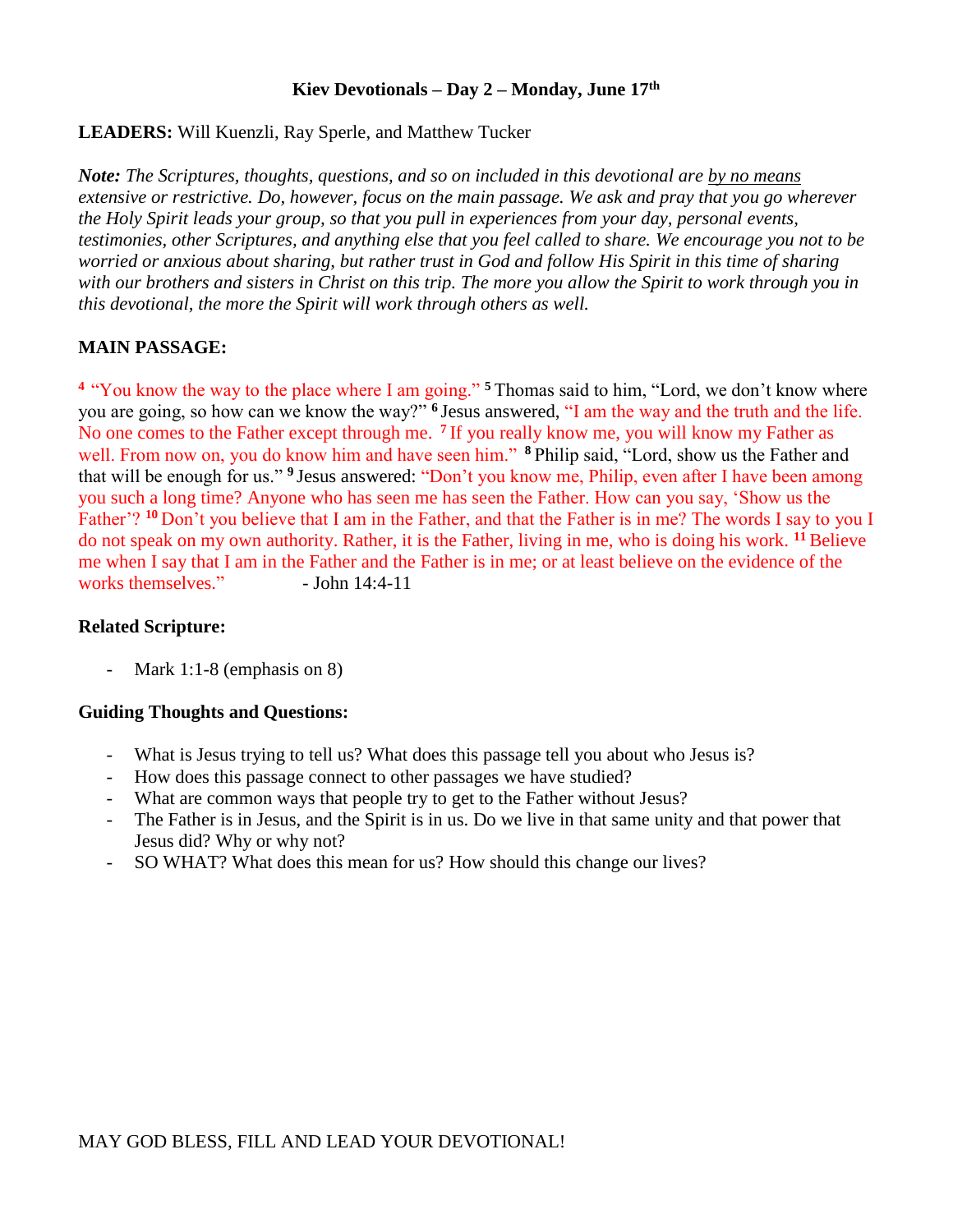### **Kiev Devotionals – Day 3 – Tuesday, June 18th**

## **LEADERS:** Jana Kuenzli, Dave Oelberg, and Clair Wagner

*Note: The Scriptures, thoughts, questions, and so on included in this devotional are by no means extensive or restrictive. Do, however, focus on the main passage. We ask and pray that you go wherever the Holy Spirit leads your group, so that you pull in experiences from your day, personal events, testimonies, other Scriptures, and anything else that you feel called to share. We encourage you not to be worried or anxious about sharing, but rather trust in God and follow His Spirit in this time of sharing with our brothers and sisters in Christ on this trip. The more you allow the Spirit to work through you in this devotional, the more the Spirit will work through others as well.*

## **MAIN PASSAGE:**

**12 "**Very truly I tell you, whoever believes in me will do the works I have been doing, and they will do even greater things than these, because I am going to the Father. **<sup>13</sup>**And I will do whatever you ask in my name, so that the Father may be glorified in the Son. **<sup>14</sup>**You may ask me for anything in my name, and I will do it. <sup>15</sup> If you love me, keep my commands. <sup>16</sup> And I will ask the Father, and he will give you another advocate to help you and be with you forever— **<sup>17</sup>**the Spirit of truth. The world cannot accept him, because it neither sees him nor knows him. But you know him, for he lives with you and will be in you. **<sup>18</sup>**I will not leave you as orphans; I will come to you. **<sup>19</sup>**Before long, the world will not see me anymore, but you will see me. Because I live, you also will live. **<sup>20</sup>**On that day you will realize that I am in my Father, and you are in me, and I am in you. **<sup>21</sup>**Whoever has my commands and keeps them is the one who loves me. The one who loves me will be loved by my Father, and I too will love them and show myself to them" **<sup>22</sup>** Then Judas (not Judas Iscariot) said, "But, Lord, why do you intend to show yourself to us and not to the world?" **<sup>23</sup>**Jesus replied, "Anyone who loves me will obey my teaching. My Father will love them, and we will come to them and make our home with them. **<sup>24</sup>**Anyone who does not love me will not obey my teaching. These words you hear are not my own; they belong to the Father who sent me."

- John 14:12-24

### **Related Scripture:**

- Ephesians  $6:16-20$  (emphasis on verse  $18$  what does it mean to pray in the Spirit?)
- James 1:6-8

- What is Jesus trying to tell us? What does this passage tell you about who Jesus is?
- How does this passage connect to other passages we have studied?
- Who is the Holy Spirit? What does your relationship with the Holy Spirit look like?
- How does this passage impact your prayer life? Do you really believe His promises? Why?
- SO WHAT? What does this mean for us? How should this change our lives?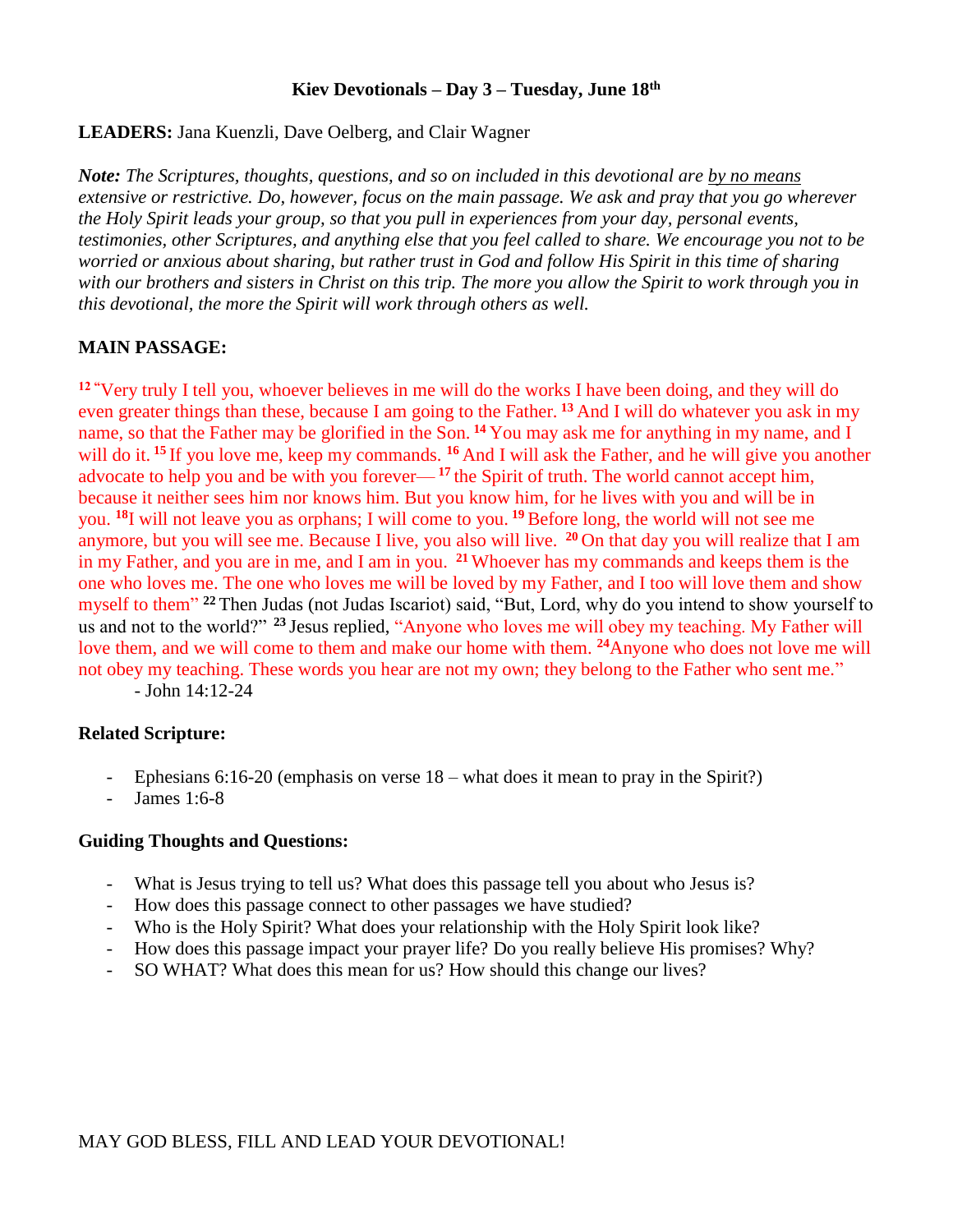### **Kiev Devotionals – Day 4 – Wednesday, June 19th**

## **LEADERS:** Jana Kuenzli, Will Kuenzli, and Billy Wagner

*Note: The Scriptures, thoughts, questions, and so on included in this devotional are by no means extensive or restrictive. Do, however, focus on the main passage. We ask and pray that you go wherever the Holy Spirit leads your group, so that you pull in experiences from your day, personal events, testimonies, other Scriptures, and anything else that you feel called to share. We encourage you not to be worried or anxious about sharing, but rather trust in God and follow His Spirit in this time of sharing with our brothers and sisters in Christ on this trip. The more you allow the Spirit to work through you in this devotional, the more the Spirit will work through others as well.*

# **MAIN PASSAGE:**

**<sup>25</sup>** "All this I have spoken while still with you. **<sup>26</sup>** But the Advocate, the Holy Spirit, whom the Father will send in my name, will teach you all things and will remind you of everything I have said to you. **<sup>27</sup>** Peace I leave with you; my peace I give you. I do not give to you as the world gives. Do not let your hearts be troubled and do not be afraid. **<sup>28</sup>** You heard me say, 'I am going away, and I am coming back to you.' If you loved me, you would be glad that I am going to the Father, for the Father is greater than I. **<sup>29</sup>** I have told you now before it happens, so that when it does happen you will believe. **<sup>30</sup>** I will not say much more to you, for the prince of this world is coming. He has no hold over me, **<sup>31</sup>** but he comes so that the world may learn that I love the Father and do exactly what my Father has commanded me. Come now; let us leave."  $-$  John  $14:25-31$ 

## **Related Scripture:**

- Luke 11:1-13

- What is Jesus trying to tell us? What does this passage tell you about who Jesus is?
- How does this passage connect to other passages we have studied?
- What is troubling your heart and/or making you afraid? What can the peace that Jesus offers counteract that?
- Who is the 'prince of this world?' What is the dynamic between him and Jesus?
- SO WHAT? What does this mean for us? How should this change our lives?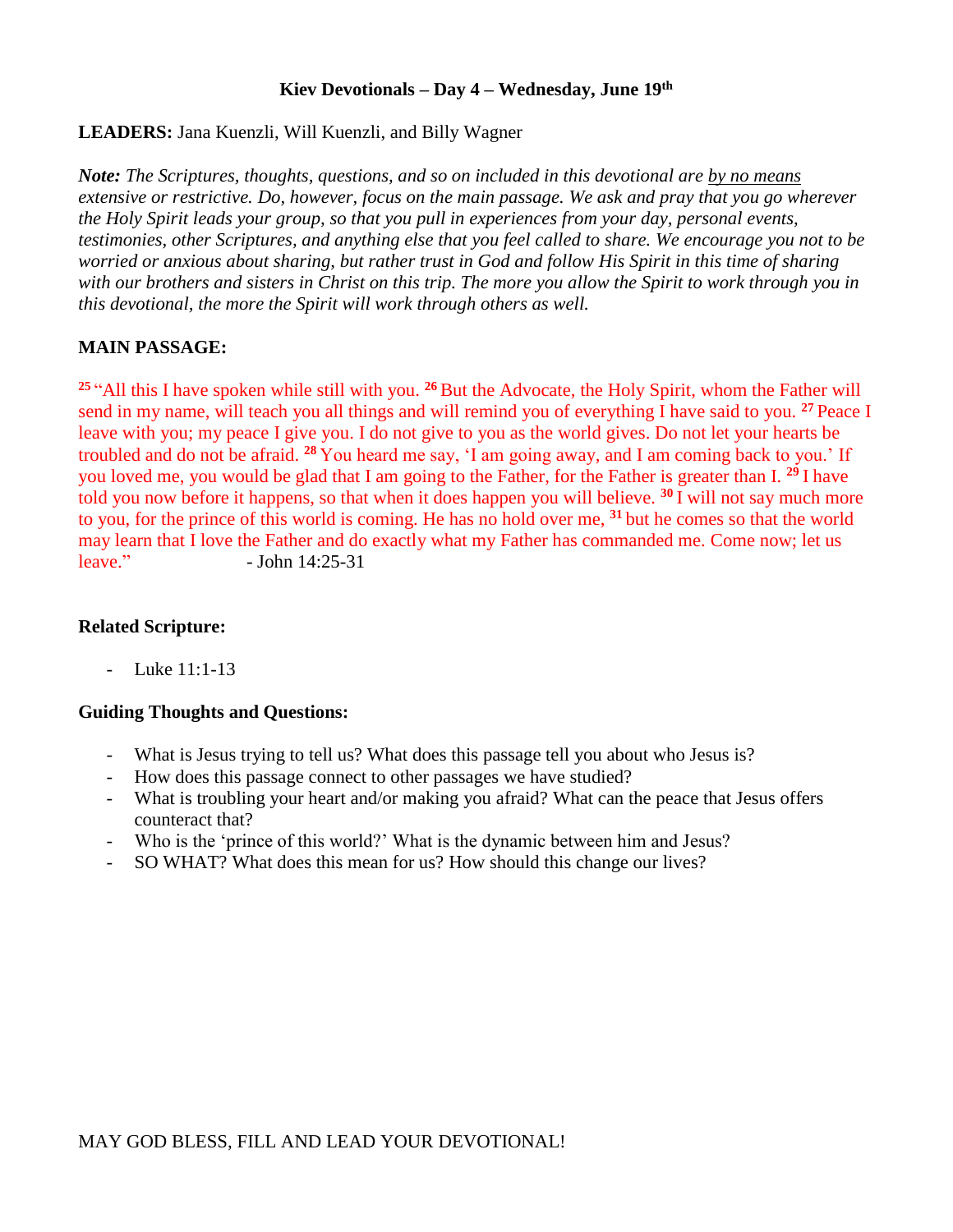## **Kiev Devotionals – Day 5 – Thursday, June 20th**

**LEADERS:** Brady Callahan, Dave Oelberg, and Matthew Tucker

*Note: The Scriptures, thoughts, questions, and so on included in this devotional are by no means extensive or restrictive. Do, however, focus on the main passage. We ask and pray that you go wherever the Holy Spirit leads your group, so that you pull in experiences from your day, personal events, testimonies, other Scriptures, and anything else that you feel called to share. We encourage you not to be worried or anxious about sharing, but rather trust in God and follow His Spirit in this time of sharing with our brothers and sisters in Christ on this trip. The more you allow the Spirit to work through you in this devotional, the more the Spirit will work through others as well.*

# **MAIN PASSAGE:**

**<sup>1</sup> "**I am the true vine, and my Father is the gardener. **<sup>2</sup>** He cuts off every branch in me that bears no fruit, while every branch that does bear fruit, he prunes so that it will be even more fruitful. <sup>3</sup> You are already clean because of the word I have spoken to you. **<sup>4</sup>** Remain in me, as I also remain in you. No branch can bear fruit by itself; it must remain in the vine. Neither can you bear fruit unless you remain in me. <sup>5</sup>I am the vine; you are the branches. If you remain in me and I in you, you will bear much fruit; apart from me you can do nothing. **<sup>6</sup>** If you do not remain in me, you are like a branch that is thrown away and withers; such branches are picked up, thrown into the fire and burned. <sup>7</sup> If you remain in me and my words remain in you, ask whatever you wish, and it will be done for you. **<sup>8</sup>** This is to my Father's glory, that you bear much fruit, showing yourselves to be my disciples. **<sup>9</sup>** As the Father has loved me, so have I loved you. Now remain in my love. **<sup>10</sup>** If you keep my commands, you will remain in my love, just as I have kept my Father's commands and remain in his love. **<sup>11</sup>** I have told you this so that my joy may be in you and that your joy may be complete. **<sup>12</sup>** My command is this: Love each other as I have loved you. **<sup>13</sup>** Greater love has no one than this: to lay down one's life for one's friends.**<sup>14</sup>** You are my friends if you do what I command. **<sup>15</sup>** I no longer call you servants, because a servant does not know his master's business. Instead, I have called you friends, for everything that I learned from my Father I have made known to you. **<sup>16</sup>** You did not choose me, but I chose you and appointed you so that you might go and bear fruit—fruit that will last—and so that whatever you ask in my name the Father will give you.**<sup>17</sup>** This is my command: Love each other."  $-$  John 15:1-17

# **Related Scripture:**

- Psalm 1
- Isaiah 58:1-10 (emphasis on verse 10)

# **Guiding Thoughts and Questions:**

- What is Jesus trying to tell us? What does this passage tell you about who Jesus is?
- How does this passage connect to other passages we have studied?
- What is the significance of the branches remaining with the vine? How have you seen that principle evident in your life?
- What is the relationship between our joy and obedience? Where and why does that come about?
- What does the love that Jesus describes look like in your life? Where does your expression of that love fall short of what Jesus is commanding?
- SO WHAT? What does this mean for us? How should this change our lives?

# MAY GOD BLESS, FILL, AND LEAD YOUR DEVOTIONAL!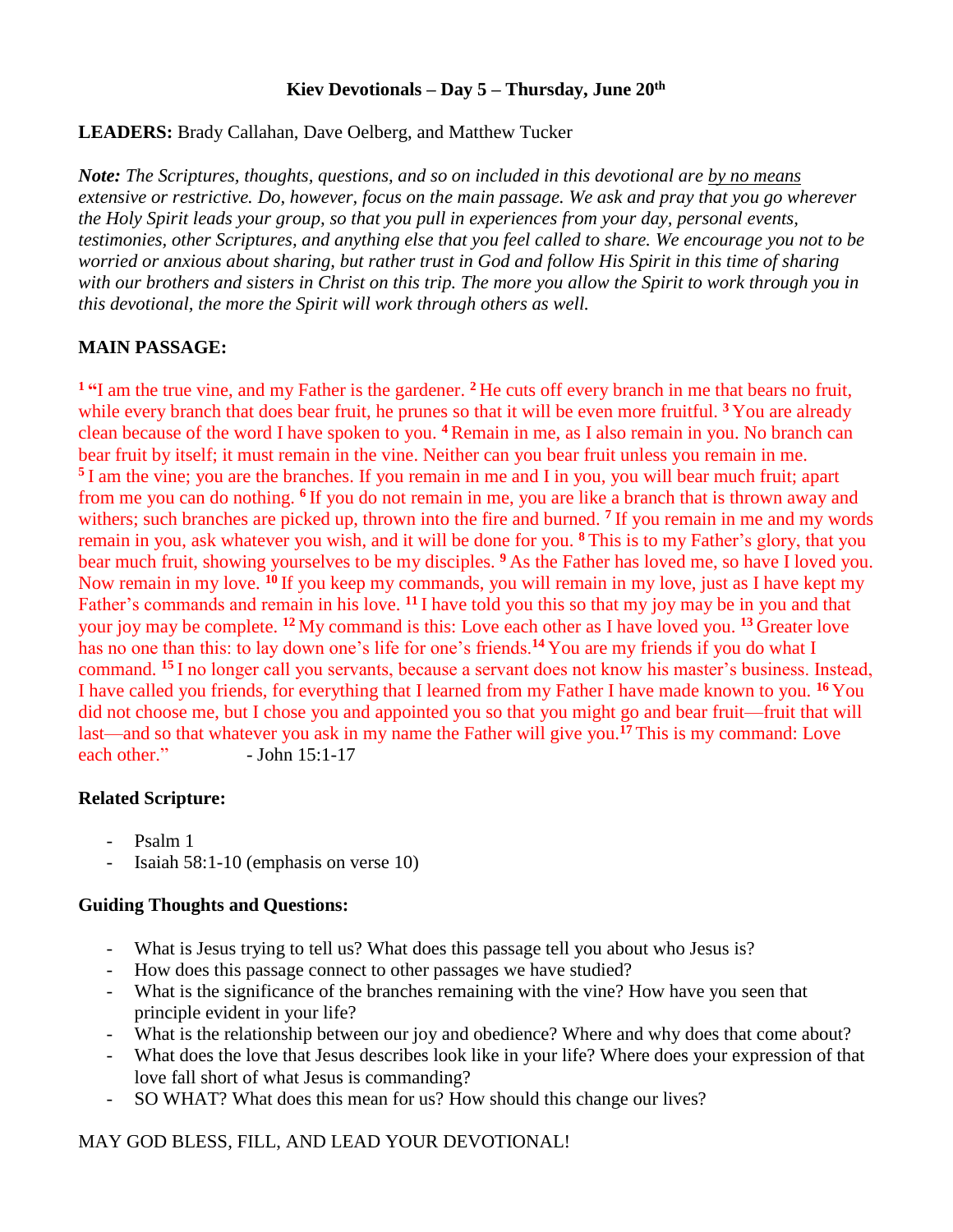### **Kiev Devotionals – Day 6 – Friday, June 21st**

# **LEADERS:** Ray Sperle, Clair Wagner, and Janie Wagner

*Note: The Scriptures, thoughts, questions, and so on included in this devotional are by no means extensive or restrictive. Do, however, focus on the main passage. We ask and pray that you go wherever the Holy Spirit leads your group, so that you pull in experiences from your day, personal events, testimonies, other Scriptures, and anything else that you feel called to share. We encourage you not to be worried or anxious about sharing, but rather trust in God and follow His Spirit in this time of sharing with our brothers and sisters in Christ on this trip. The more you allow the Spirit to work through you in this devotional, the more the Spirit will work through others as well.*

# **MAIN PASSAGE:**

**<sup>18</sup>** "If the world hates you, keep in mind that it hated me first. **<sup>19</sup>** If you belonged to the world, it would love you as its own. As it is, you do not belong to the world, but I have chosen you out of the world. That is why the world hates you. **<sup>20</sup>**Remember what I told you: 'A servant is not greater than his master.' If they persecuted me, they will persecute you also. If they obeyed my teaching, they will obey yours also. **<sup>21</sup>** They will treat you this way because of my name, for they do not know the one who sent me. **<sup>22</sup>** If I had not come and spoken to them, they would not be guilty of sin; but now they have no excuse for their sin. **<sup>23</sup>** Whoever hates me hates my Father as well. **<sup>24</sup>** If I had not done among them the works no one else did, they would not be guilty of sin. As it is, they have seen, and yet they have hated both me and my Father. **<sup>25</sup>** But this is to fulfill what is written in their Law: 'They hated me without reason.' **<sup>26</sup>** When the Advocate comes, whom I will send to you from the Father—the Spirit of truth who goes out from the Father—he will testify about me. **<sup>27</sup>** And you also must testify, for you have been with me from the beginning…*.* **<sup>1</sup>**"All this I have told you so that you will not fall away. **<sup>2</sup>** They will put you out of the synagogue; in fact, the time is coming when anyone who kills you will think they are offering a service to God. **<sup>3</sup>** They will do such things because they have not known the Father or me. **<sup>4</sup>** I have told you this, so that when their time comes you will remember that I warned you about them. I did not tell you this from the beginning because I was with you."  $\blacksquare$  - John 15:18 – 16:4

### **Related Scripture:**

- 2 Timothy 3:12-14
- Luke 9:23-27

- What is Jesus trying to tell us? What does this passage tell you about who Jesus is?
- How does this passage connect to other passages we have studied?
- In what ways have you been persecuted because of your faith?
- What does real persecution look like? Why aren't we experiencing real persecution?
- What does it look like to radically follow Jesus? Are you doing that? What are things in your life that are keeping you from doing that?
- SO WHAT? What does this mean for us? How should this change our lives?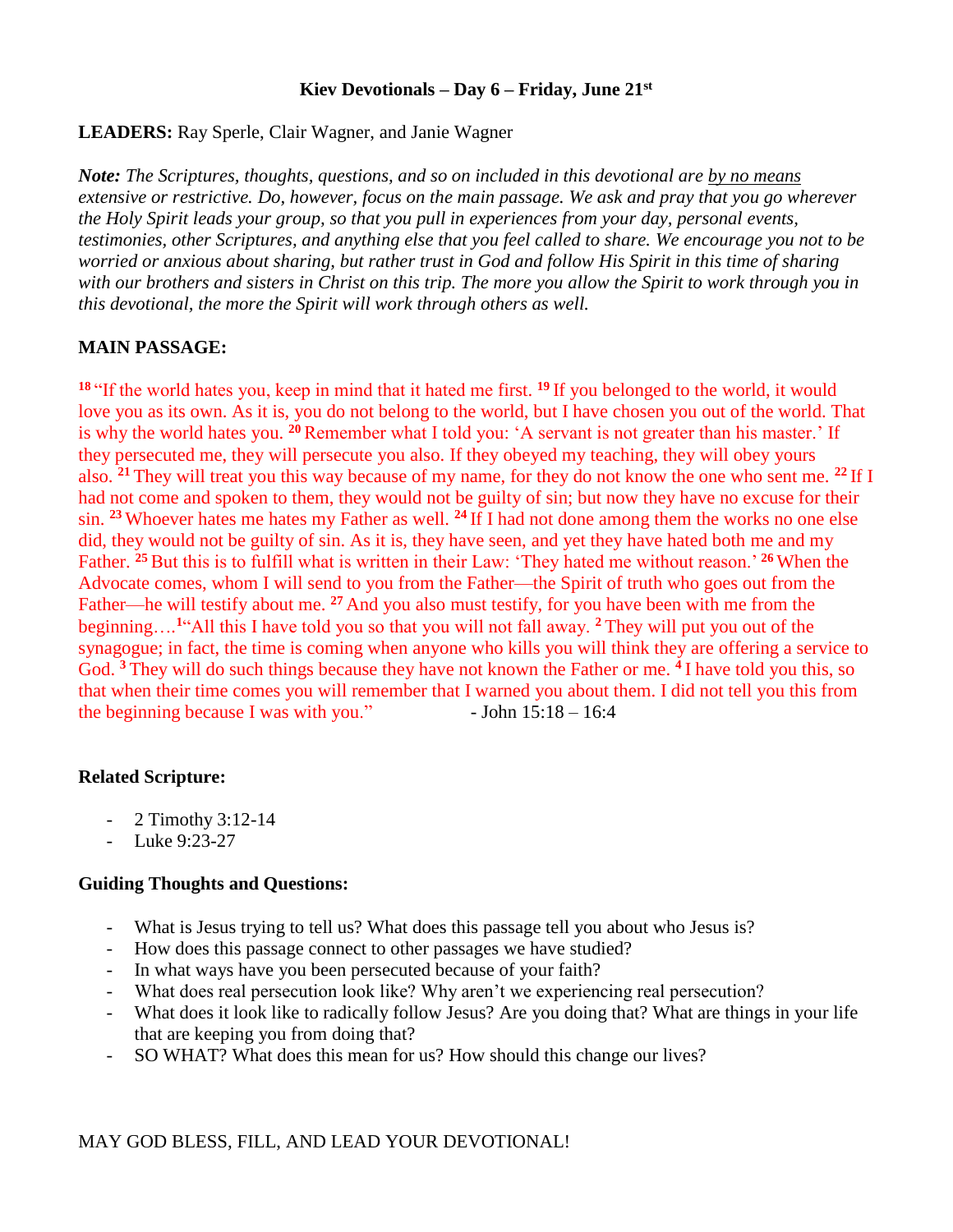## **Kiev Devotionals – Day 7 – Saturday, June 22nd**

## **LEADERS:** Jana Kuenzli, Matthew Tucker, and Janie Wagner

*Note: The Scriptures, thoughts, questions, and so on included in this devotional are by no means extensive or restrictive. Do, however, focus on the main passage. We ask and pray that you go wherever the Holy Spirit leads your group, so that you pull in experiences from your day, personal events, testimonies, other Scriptures, and anything else that you feel called to share. We encourage you not to be worried or anxious about sharing, but rather trust in God and follow His Spirit in this time of sharing with our brothers and sisters in Christ on this trip. The more you allow the Spirit to work through you in this devotional, the more the Spirit will work through others as well.*

# **MAIN PASSAGE:**

**<sup>5</sup>** "Now I am going to him who sent me. None of you asks me, 'Where are you going?' **<sup>6</sup>**Rather, you are filled with grief because I have said these things. **<sup>7</sup>** But very truly I tell you, it is for your good that I am going away. Unless I go away, the Advocate will not come to you; but if I go, I will send him to you. **<sup>8</sup>** When he comes, he will prove the world to be in the wrong about sin and righteousness and judgment: **<sup>9</sup>** about sin, because people do not believe in me; **<sup>10</sup>** about righteousness, because I am going to the Father, where you can see me no longer; **<sup>11</sup>** and about judgment, because the prince of this world now stands condemned. **<sup>12</sup>** "I have much more to say to you, more than you can now bear. **<sup>13</sup>** But when he, the Spirit of truth, comes, he will guide you into all the truth. He will not speak on his own; he will speak only what he hears, and he will tell you what is yet to come. **<sup>14</sup>** He will glorify me because it is from me that he will receive what he will make known to you. **<sup>15</sup>** All that belongs to the Father is mine. That is why I said the Spirit will receive from me what he will make known to you." - John 16:5-15

### **Related Scripture:**

- Philippians 1:3-6
- 1 Corinthians 2:6-16

- What is Jesus trying to tell us? What does this passage tell you about who Jesus is?
- How does this passage connect to other passages we have studied?
- How is it in our benefit that Jesus is gone and that the Holy Spirit is here? How have you experienced the Holy Spirit in your life?
- What is complete truth? How has the Spirit led you into complete truth? How has the Holy Spirit convicted you?
- SO WHAT? What does this mean for us? How should this change our lives?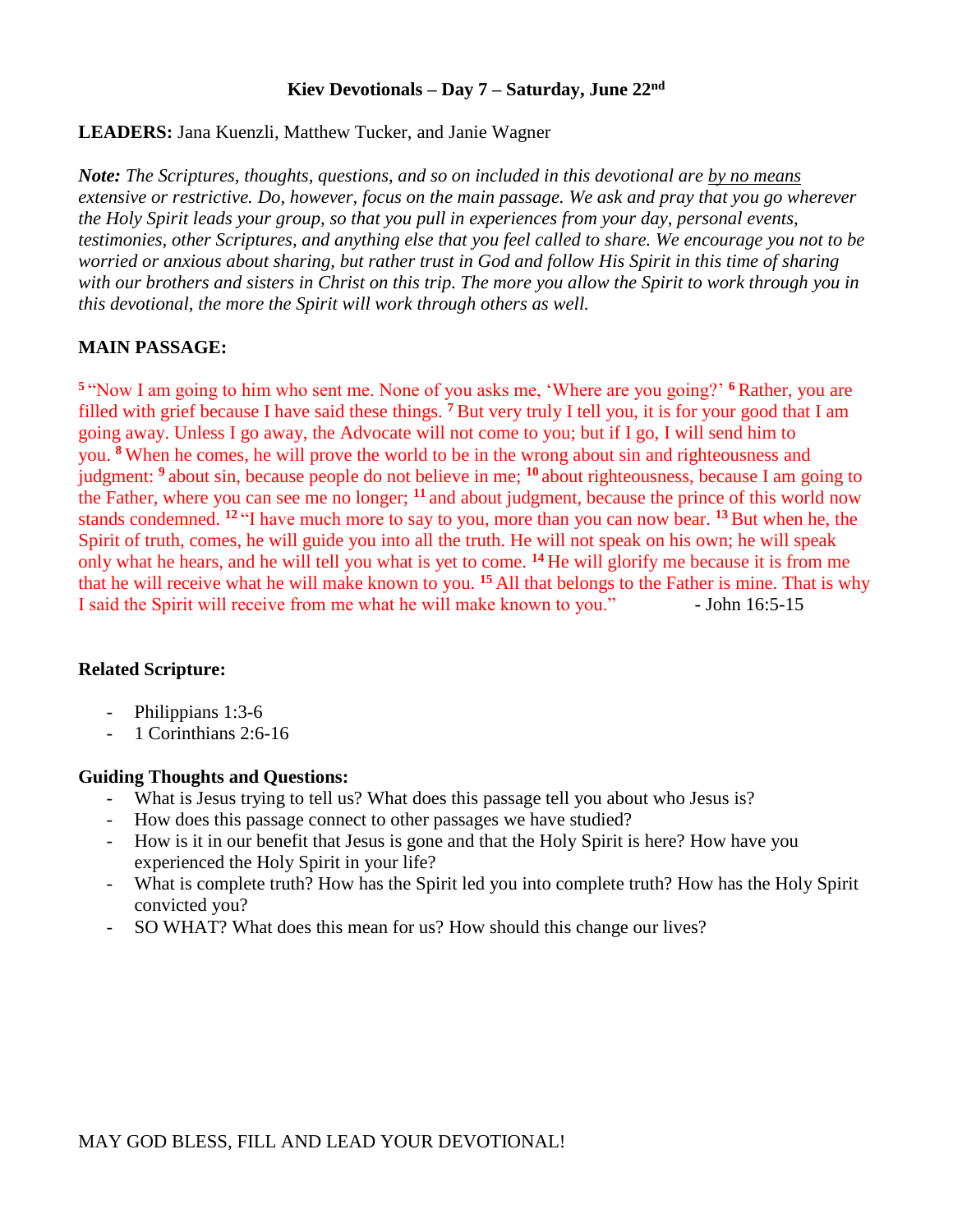### **Kiev Devotionals – Day 8 – Sunday, June 23rd**

**LEADERS:** Dave Oelberg, Ray Sperle, and Billy Wagner

*Note: The Scriptures, thoughts, questions, and so on included in this devotional are by no means extensive or restrictive. Do, however, focus on the main passage. We ask and pray that you go wherever the Holy Spirit leads your group, so that you pull in experiences from your day, personal events, testimonies, other Scriptures, and anything else that you feel called to share. We encourage you not to be worried or anxious about sharing, but rather trust in God and follow His Spirit in this time of sharing with our brothers and sisters in Christ on this trip. The more you allow the Spirit to work through you in this devotional, the more the Spirit will work through others as well.*

## **MAIN PASSAGE:**

**<sup>16</sup>** Jesus went on to say, "In a little while you will see me no more, and then after a little while you will see me." <sup>17</sup> At this, some of his disciples said to one another, "What does he mean by saying, 'In a little while you will see me no more, and then after a little while you will see me,' and 'Because I am going to the Father'?"**<sup>18</sup>** They kept asking, "What does he mean by 'a little while'? We don't understand what he is saying." <sup>19</sup> Jesus saw that they wanted to ask him about this, so he said to them, "Are you asking one" another what I meant when I said, 'In a little while you will see me no more, and then after a little while you will see me'? **<sup>20</sup>** Very truly I tell you, you will weep and mourn while the world rejoices. You will grieve, but your grief will turn to joy. **<sup>21</sup>** A woman giving birth to a child has pain because her time has come; but when her baby is born, she forgets the anguish because of her joy that a child is born into the world. <sup>22</sup> So with you: Now is your time of grief, but I will see you again and you will rejoice, and no one will take away your joy. **<sup>23</sup>** In that day you will no longer ask me anything. Very truly I tell you, my Father will give you whatever you ask in my name. <sup>24</sup> Until now you have not asked for anything in my name. Ask and you will receive, and your joy will be complete. <sup>25</sup> "Though I have been speaking figuratively, a time is coming when I will no longer use this kind of language but will tell you plainly about my Father. **<sup>26</sup>** In that day you will ask in my name. I am not saying that I will ask the Father on your behalf. **<sup>27</sup>** No, the Father himself loves you because you have loved me and have believed that I came from God. **<sup>28</sup>** I came from the Father and entered the world; now I am leaving the world and going back to the Father." **<sup>29</sup>** Then Jesus' disciples said, "Now you are speaking clearly and without figures of speech. **<sup>30</sup>** Now we can see that you know all things and that you do not even need to have anyone ask you questions. This makes us believe that you came from God." **<sup>31</sup>** "Do you now believe?" Jesus replied. **<sup>32</sup>** "A time is coming and in fact has come when you will be scattered, each to your own home. You will leave me all alone. Yet I am not alone, for my Father is with me." - John 16:16-32

### **Related Scripture:**

- James 1:2-4 (discusses joy and completion)

### **Guiding Thoughts and Questions:**

- What is Jesus trying to tell us? What does this passage tell you about who Jesus is?
- How does this passage connect to other passages we have studied?
- In reference verse 24, what are we asking for? Why are we asking for those things?
- What is complete joy? In what areas of your life are your searching for joy? How have your searches for joy apart from Jesus fallen short?
- SO WHAT? What does this mean for us? How should this change our lives?

# MAY GOD BLESS, FILL AND LEAD YOUR DEVOTIONAL!